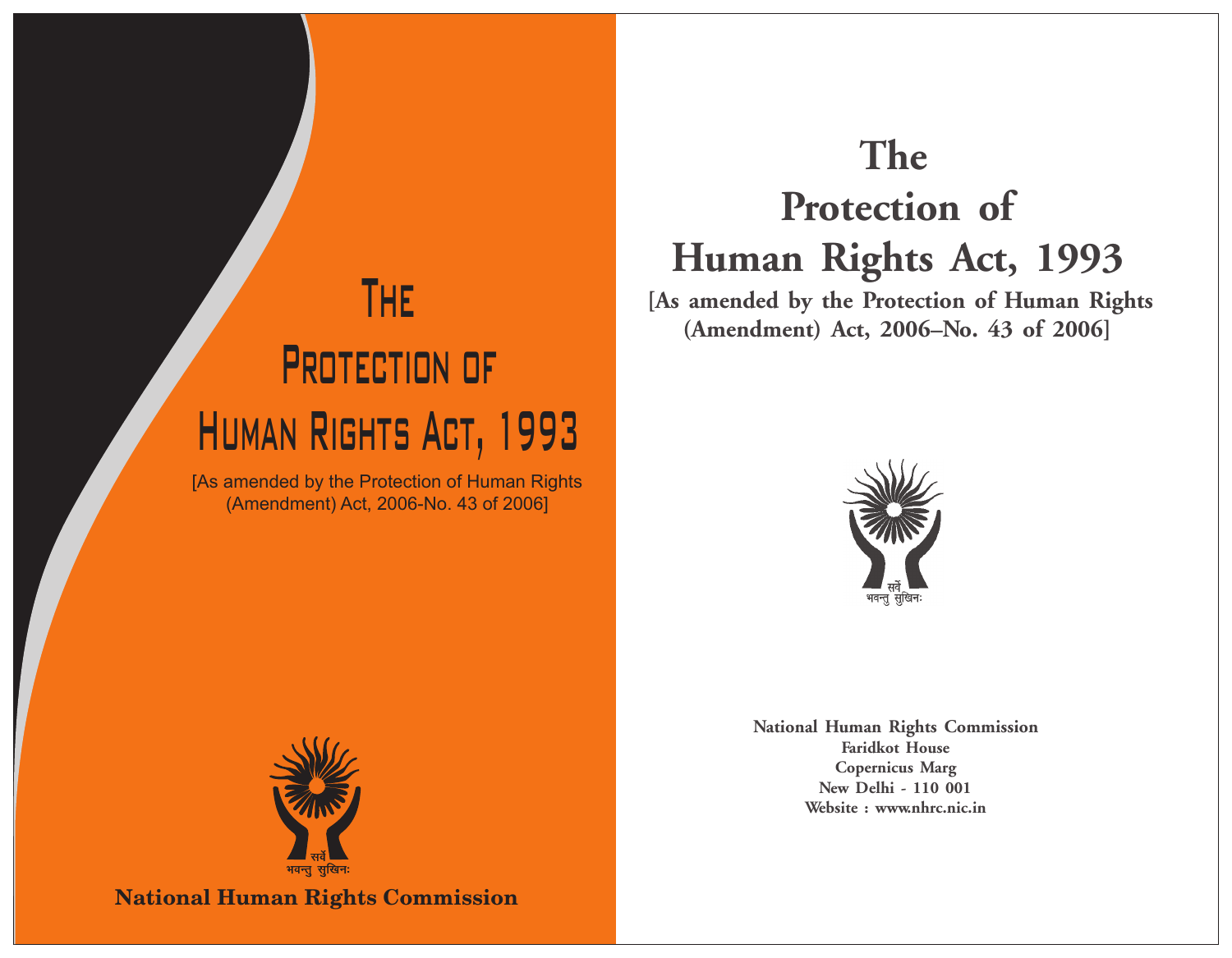# **CONTENTS**

### **PREAMBLE**

### **CHAPER 1**

### **PRELIMINARY**

| 1. Short title, extent and commencement |  |
|-----------------------------------------|--|
| 2. Definitions                          |  |

### **CHAPTER II**

### **THE NATIONAL HUMAN RIGHTS COMMISSION**

| 3. | Constitution of a National Human Rights Commission                                     | 3  |
|----|----------------------------------------------------------------------------------------|----|
| 4. | Appointment of Chairperson and other Members                                           | 4  |
| 5. | Resignation and removal of Chairperson and Members                                     | 4  |
| 6. | Term of Office of Chairperson and Members                                              | 5. |
| 7. | Member to act as Chairperson or to discharge his<br>functions in certain circumstances | 6  |
| 8. | Terms and conditions of service of Chairperson and Members                             | 6  |
| 9. | Vacancies etc., not to invalidate the proceedings<br>of the Commission                 | 6  |
|    | 10. Procedure to be regulated by the Commission                                        | 6  |
|    | 11. Officers and other staff of the Commission                                         | 7  |

### **CHAPTER III**

## **FUNCTIONS AND POWERS OF THE COMMISSION**

|  |  | 12. Functions of the Commission |  |
|--|--|---------------------------------|--|
|  |  |                                 |  |

13. Powers relating to inquiries 9

### **THE PROTECTION OF HUMAN RIGHTS ACT, 1993\***

No. 10 of 1994

(8th January, 1994)

An Act to provide for the constitution of a National Human Rights Commission, State Human Rights Commission in States and Human Rights Courts for better protection of human rights and for matters connected therewith or incidental thereto.

Be it enacted by Parliament in the forty-fourth year of the Republic of India as follows :

*\* As amended by the Protection of Human Rights (Amendment) Act, 2006– No. 43 of 2006.*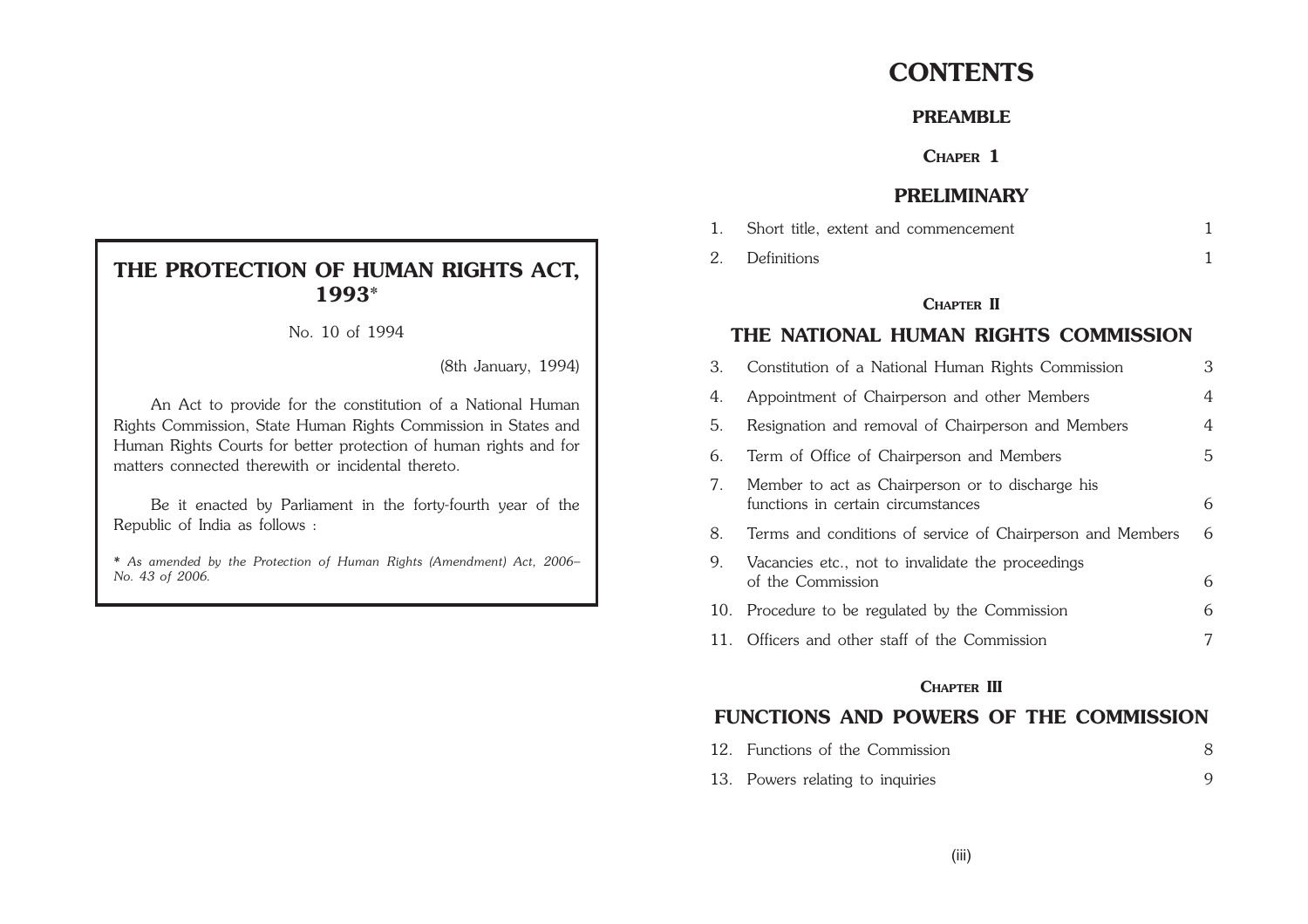| 14. Investigation                                           | 11 |
|-------------------------------------------------------------|----|
| 15. Statement made by persons to the Commission             | 12 |
| 16. Persons likely to be prejudicially affected to be heard | 12 |

### **CHAPTER IV**

### **PROCEDURE**

| 17. Inquiry into complaints                     | 13 |
|-------------------------------------------------|----|
| 18. Steps during and after inquiry              | 13 |
| 19. Procedure with respect to armed forces      | 14 |
| 20 Annual and special reports of the Commission | 15 |

### **CHAPTER V**

### **STATE HUMAN RIGHTS COMMISSION**

|     | 21. Constitution of State Human Rights Commissions                                                     | 16 |
|-----|--------------------------------------------------------------------------------------------------------|----|
|     | 22. Appointment of Chairperson and Members<br>of State Commission                                      | 17 |
|     | 23. Resignation and Removal of Chairperson or a<br>Member of the State Commission                      | 18 |
|     | 24. Term of office of Chairperson and Members<br>of the State Commission                               | 19 |
|     | 25. Member to act as Chairperson or to discharge<br>his functions in certain circumstances             | 19 |
|     | 26. Terms and conditions of service of Chairperson and<br>Members of State Commission                  | 20 |
|     | 27. Officers and other staff of the State Commission                                                   | 20 |
|     | 28. Annual and special reports of State Commission                                                     | 21 |
| 29. | Application of certain provisions relating to National<br>Human Rights Commission to State Commissions | 21 |
|     |                                                                                                        |    |

### **CHAPTER VI**

### **HUMAN RIGHTS COURTS**

30. Human Rights Courts 22 31. Special Public Prosecutor 22

### **CHAPTER VII**

### **FINANCE, ACCOUNTS AND AUDIT**

| 32. Grants by the Central Government       | 23  |
|--------------------------------------------|-----|
| 33. Grants by the State Government         | 23. |
| 34. Accounts and Audit                     | 23. |
| 35. Accounts and Audit of State Commission | 24  |

### **CHAPTER VIII**

### **MISCELLANEOUS**

| 36. Matters not subject to jurisdiction of the Commission | 26 |
|-----------------------------------------------------------|----|
| 37. Constitution of special investigation teams           | 26 |
| 38. Protection of action taken in good faith              | 26 |
| 39. Members and officers to be public servants            | 26 |
| 40. Power of Central Government to make rules             | 27 |
| 40(A). Power to make rules retrospectively                | 28 |
| 40(B). Power of Commission to make Regulations            | 28 |
| 41. Power of State Government to make rules               | 29 |
| 42. Power to remove difficulties                          | 29 |
| 43. Repeal and Savings                                    | 30 |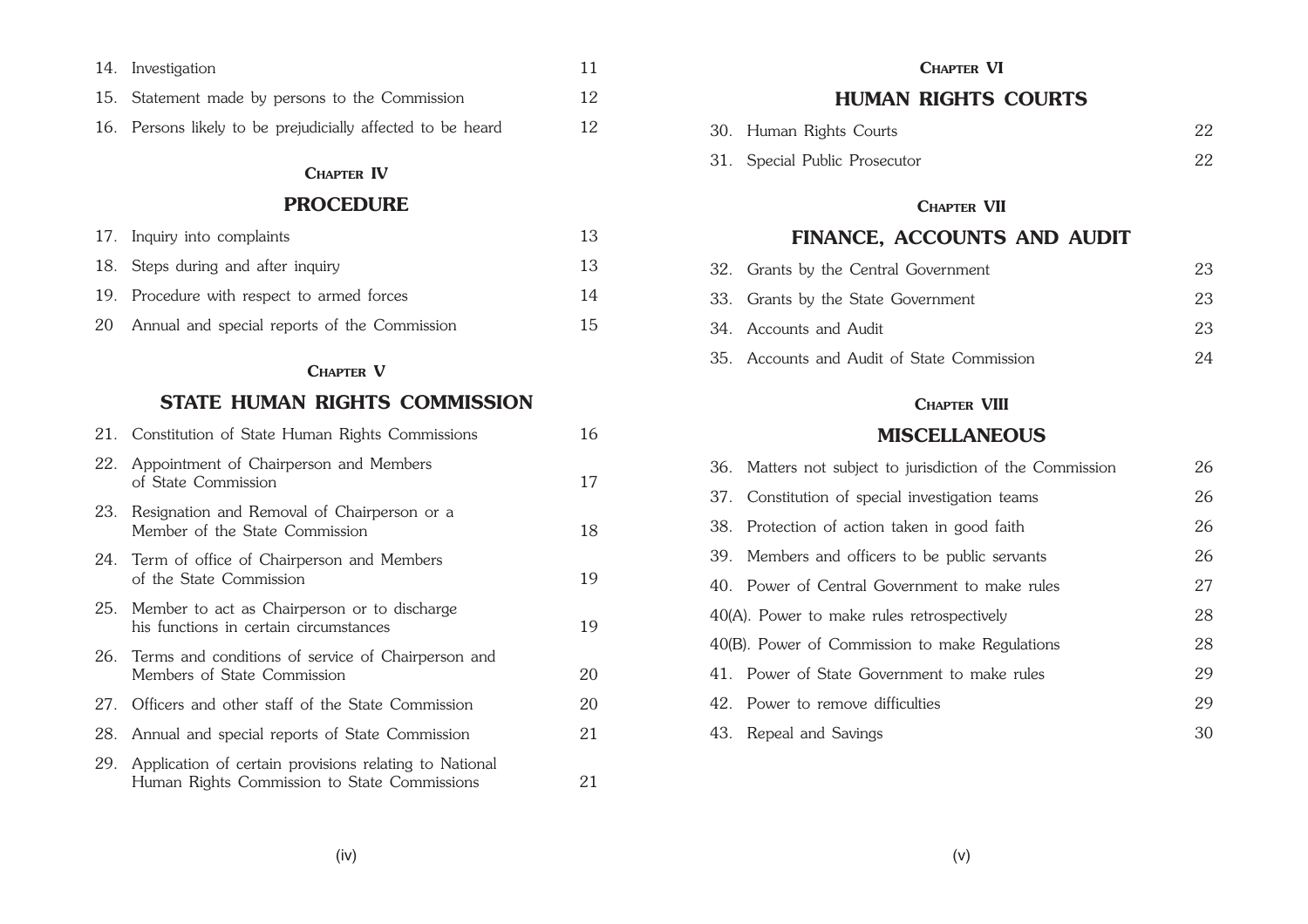# **PRELIMINARY**

#### *1. Short title, extent and commencement*

(1) This Act may be called the Protection of Human Rights Act, 1993.\*

(2) It extends to the whole of India.

Provided that it shall apply to the State of Jammu and Kashmir only in so far as it pertains to the matters relatable to any of the entries enumerated in List I or List lll in the Seventh Schedule to the Constitution as applicable to that State.

(3) It shall be deemed to have come into force on the 28th day of September, 1993.

#### *2. Definitions*

- (1) In this Act, unless the context otherwise requires-
	- (a) "armed forces" means the naval, military and air forces and includes any other armed forces of the Union;
	- (b) "Chairperson" means the Chairperson of the Commission or of the State Commission, as the case may be;
	- (c) "Commission" means the National Human Rights Commission under section 3;
	- (d) "human rights" means the rights relating to life, liberty, equality and dignity of the individual guaranteed by the Constitution or embodied in the International Covenants and enforceable by courts in India.
	- (e) "Human Rights Court" means the Human Rights Court specified under section 30;
	- (f) "International Covenants" means the International Covenant on Civil and Political Rights and the International Covenant on Economic, Social and Cultural rights adopted by the General Assembly of the United Nations on the 16<sup>th</sup>

<sup>\*</sup> Amended vide Protection of Human Rights (Amendment) Act, 2006 (No. 43 of 2006).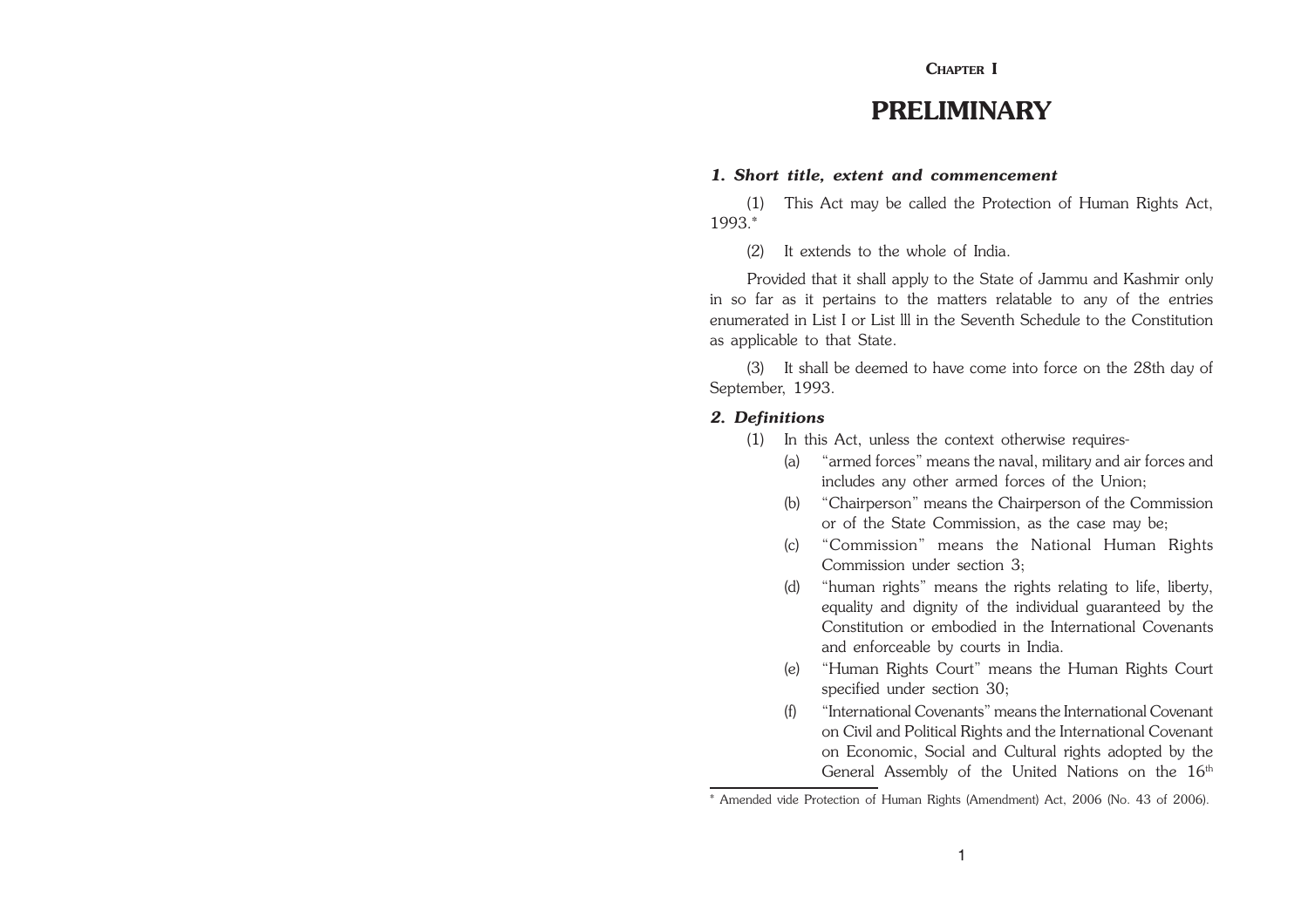December, 1966 [and such other Covenant or Convention adopted by the General Assembly of the United Nations as the Central Government may, by notification, specify" $]$ <sup>1</sup>;

- (g) "Member" means a Member of the Commission or of the State Commission, as the case may be<sup>2</sup>;
- (h) "National Commission for Minorities" means the National Commission for Minorities constituted under section 3 of the National Commission for Minorities Act, 1992;
- (i) "National Commission for the Scheduled Castes" means the National Commission for the Scheduled 43 of 2006 Castes referred to in Article 338 of the Constitution<sup>1</sup>:
- (ia) "National Commission for the Scheduled Tribes" means the National Commission for the Scheduled 43 of 2006 Tribes referred to in Article 338A of the Constitution<sup>2</sup>;
- (j) "National Commission for Women" means the National Commission for Women constituted under 20 of 1990 section 3 of the National Commission for Women Act, 1990;
- (k) "Notification" means a notification published in the official Gazette;
- (l) "Prescribed" means prescribed by rules made under this Act;
- (m) "Public servant" shall have the meaning assigned  $_{\rm 45~of}$   $_{\rm 1860}$ to it in section 21 of the Indian Penal Code;
- (n) "State Commission" means a State Human Rights Commission constituted under section 21.

(2) Any reference in this Act to a law, which is not in force in the State of Jammu and Kashmir, shall, in relation to that State, be construed as a reference to a corresponding law, if any, in force in that State.

**CHAPTER II**

# **THE NATIONAL HUMAN RIGHTS COMMISSION**

### *3. Constitution of a National Human Rights Commission*

(1) The Central Government shall constitute a body to be known as the National Human Rights Commission to exercise the powers conferred upon, and to perform the functions assigned to it, under this Act.

- (2) The Commission shall consist of:
	- (a) a Chairperson who has been a Chief Justice of the Supreme Court;
	- (b) one Member who is or has been, a Judge of the Supreme Court;
	- (c) one Member who is, or has been, the Chief Justice of a High Court;
	- (d) two Members to be appointed from amongst persons having knowledge of, or practical experience in, matters relating to human rights.

(3) The Chairperson of the National Commission for Minorities, 1[the National Commission for the Scheduled Castes, the National Commission for the Scheduled Tribes]and the National Commission for Women shall be deemed to be Members of the Commission for the discharge of functions specified in clauses (b) to (j) of section 12.

(4) There shall be a Secretary-General who shall be the Chief Executive Officer of the Commission and shall exercise such powers and discharge such functions of the Commission<sup>2</sup> [except judicial functions and the power to make regulations under section 40 B], as may be delegated to him by the Commission or the Chairperson as the case may be.

<sup>1</sup> Added by Act 43 of 2006

<sup>2</sup> Subs. by Act 43 of 2006

<sup>1</sup> Subs. by Act 43 of 2006 for "The National Commission for the Scheduled Castes and Scheduled Tribes."

<sup>2</sup> Subs. by Act 43 of 2006 for "as it may delegate to him."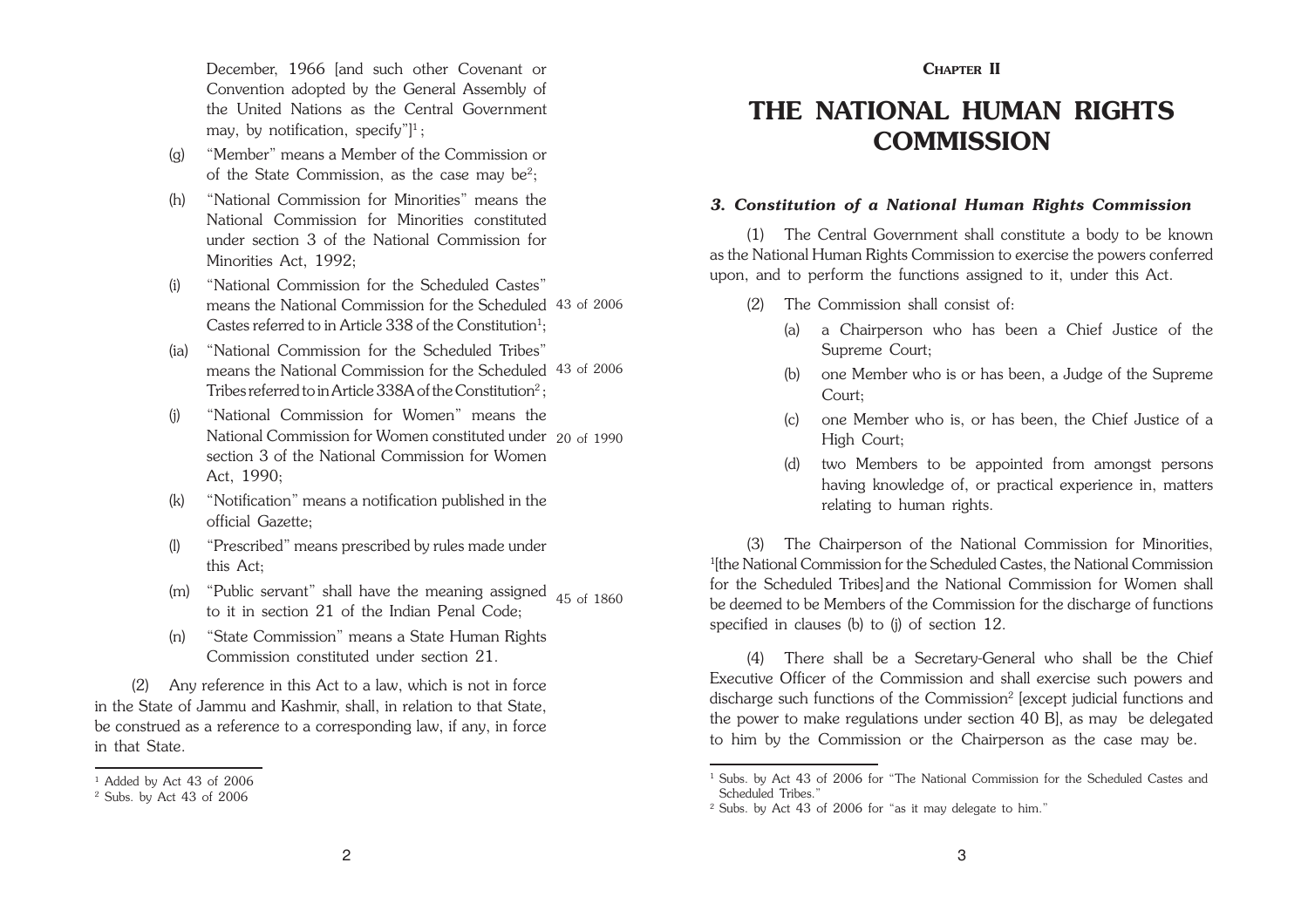(5) The headquarters of the Commission shall be at Delhi and the Commission may, with the previous approval of the Central Government, establish offices at other places in India.

### *4. Appointment of Chairperson and other Members*

(1) The Chairperson and  $[the \text{ Members}]$  shall be appointed by the President by warrant under his hand and seal;

Provided that every appointment under this sub-section shall be made after obtaining the recommendations of a Committee consisting of–

- (a) The Prime Minister Chairperson
- (b) Speaker of the House of the People Member
- (c) Minister in-charge of the Ministry of Home Affairs in the Government of India — Member
- (d) Leader of the Opposition in the House of the People Member
- (e) Leader of the Opposition in the Council of States Member
- (f) Deputy Chairman of the Council of States Member

Provided further that no sitting Judge of the Supreme Court or sitting Chief Justice of a High Court shall be appointed except after consultation with the Chief Justice of India.

(2) No appointment of a Chairperson or a Member shall be invalid merely by reason of any [vacancy of any member in the Committee referred to in the first proviso to sub-section  $(1)$ <sup>2</sup>.

### *5. Resignation and removal of Chairperson and Members3*

(1) The Chairperson or any Member may, by notice in writing under his hand addressed to the President of India, resign his office.

(2) Subject to the provisions of sub-section (3), the Chairperson or any Member shall only be removed from his office by order of the President of India on the ground of proved misbehaviour or incapacity after the Supreme Court, on reference being made to it by the President, has, on inquiry held in accordance with the procedure prescribed in that behalf by

the Supreme Court, reported that the Chairperson or the Member, as the case may be, ought on any such ground to be removed.

(3) Notwithstanding anything in sub-section (2), the President may, by order, remove from office the Chairperson or any Member if the Chairperson or such Member, as the case may be–

- (a) is adjudged an insolvent; or
- (b) engages during his term of office in any paid employment outside the duties of his office; or
- (c) is unfit to continue in office by reason of infirmity of mind or body; or
- is of unsound mind and stands so declared by a competent court; or
- (e) is convicted and sentenced to imprisonment for an offence which in the opinion of the President involves moral turpitude.

### *6. Term of office of Chairperson and Members1*

(1) A person appointed as Chairperson shall hold office for a term of five years from the date on which he enters upon his office or until he attains the age of seventy years, whichever is earlier.

(2) A person appointed as a Member shall hold office for a term of five years from the date on which he enters upon his office and shall be eligible for re-appointment for another term of five years.

Provided that no Member shall hold office after he has attained the age of seventy years.

(3) On ceasing to hold office, a Chairperson or a Member shall be ineligible for further employment under the Government of India or under the Government of any State.

### *7. Member to act as Chairperson or to discharge his functions in certain circumstances*

(1) In the event of the occurrence of any vacancy in the office of  $\frac{1}{1}$  Subs. by Act 43 of 2006 for "other members" the Chairperson by reason of his death, resignation or otherwise, the

<sup>2</sup> Subs. by Act 43 of 2006 for "vacancy in the Committee"

<sup>3</sup> Subs. by Act 43 of 2006

<sup>1</sup> Subs. by Act 43 of 2006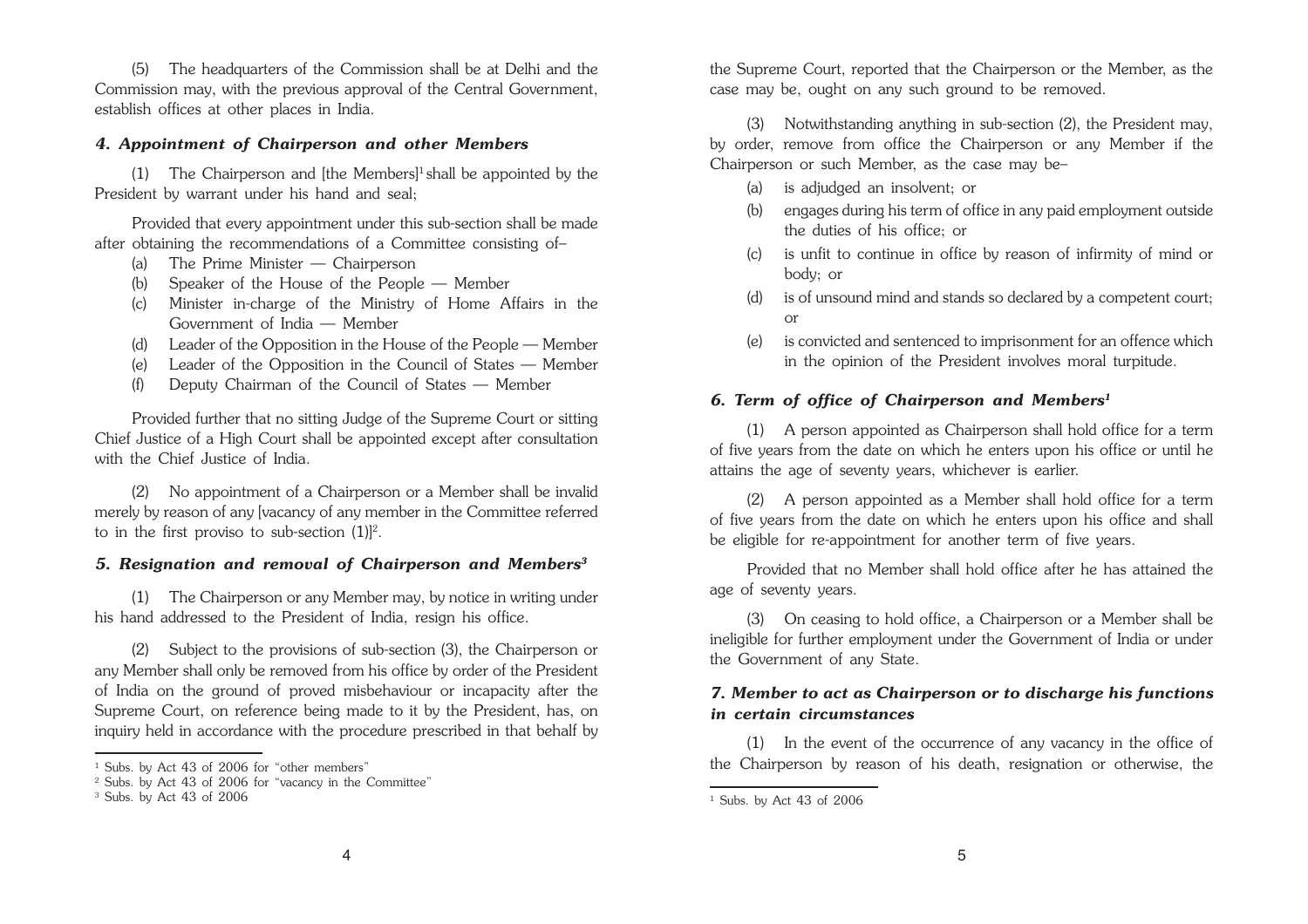President may, by notification, authorise one of the Members to act as the Chairperson until the appointment of a new Chairperson to fill such vacancy.

(2) When the Chairperson is unable to discharge his functions owing to absence on leave or otherwise, such one of the Members as the President may, by notification, authorise in this behalf, shall discharge the functions of the Chairperson until the date on which the Chairperson resumes his duties.

### *8. Terms and conditions of service of Chairperson and Members*

The salaries and allowances payable to, and other terms and conditions of service of, the<sup>1</sup> [Chairperson and] Members shall be such as may be prescribed.

Provided that neither the salary and allowances nor the other terms and conditions of service of<sup>2</sup> [the Chairperson or] a Member shall be varied to his disadvantage after his appointment.]

### *9. Vacancies, etc., not to invalidate the proceedings of the Commission*

No act or proceedings of the Commission shall be questioned or shall be invalidated merely on the ground of existence of any vacancy or defect in the constitution of the Commission.

### *10. Procedure to be regulated by the Commission*

(1) The Commission shall meet at such time and place as the Chairperson may think fit.

(2) Subject to the provisions of this Act and the rules made thereunder, the Commission shall have the power to lay down by regulations its own procedure<sup>3</sup>.

(3) All orders and decisions of the Commission shall be authenticated by the Secretary-General or any other officer of the Commission duly authorised by the Chairperson in this behalf.

### *11. Officers and other staff of the Commission*

- (1) The Central Government shall make available to the Commission:
	- (a) an officer of the rank of the Secretary to the Government of India who shall be the Secretary-General of the Commission; and
	- (b) such police and investigative staff under an officer not below the rank of a Director General of Police and such other officers and staff as may be necessary for the efficient performance of the functions of the Commission.

(2) Subject to such rules as may be made by the Central Government in this behalf, the Commission may appoint such other administrative, technical and scientific staff as it may consider necessary.

(3) The salaries, allowances and conditions of service of the officers and other staff appointed under sub-section (2) shall be such as may be prescribed.

<sup>1</sup> Inserted by Act 43 of 2006

<sup>2</sup> Inserted by Act 43 of 2006

<sup>3</sup> Subs. by Act 43 of 2006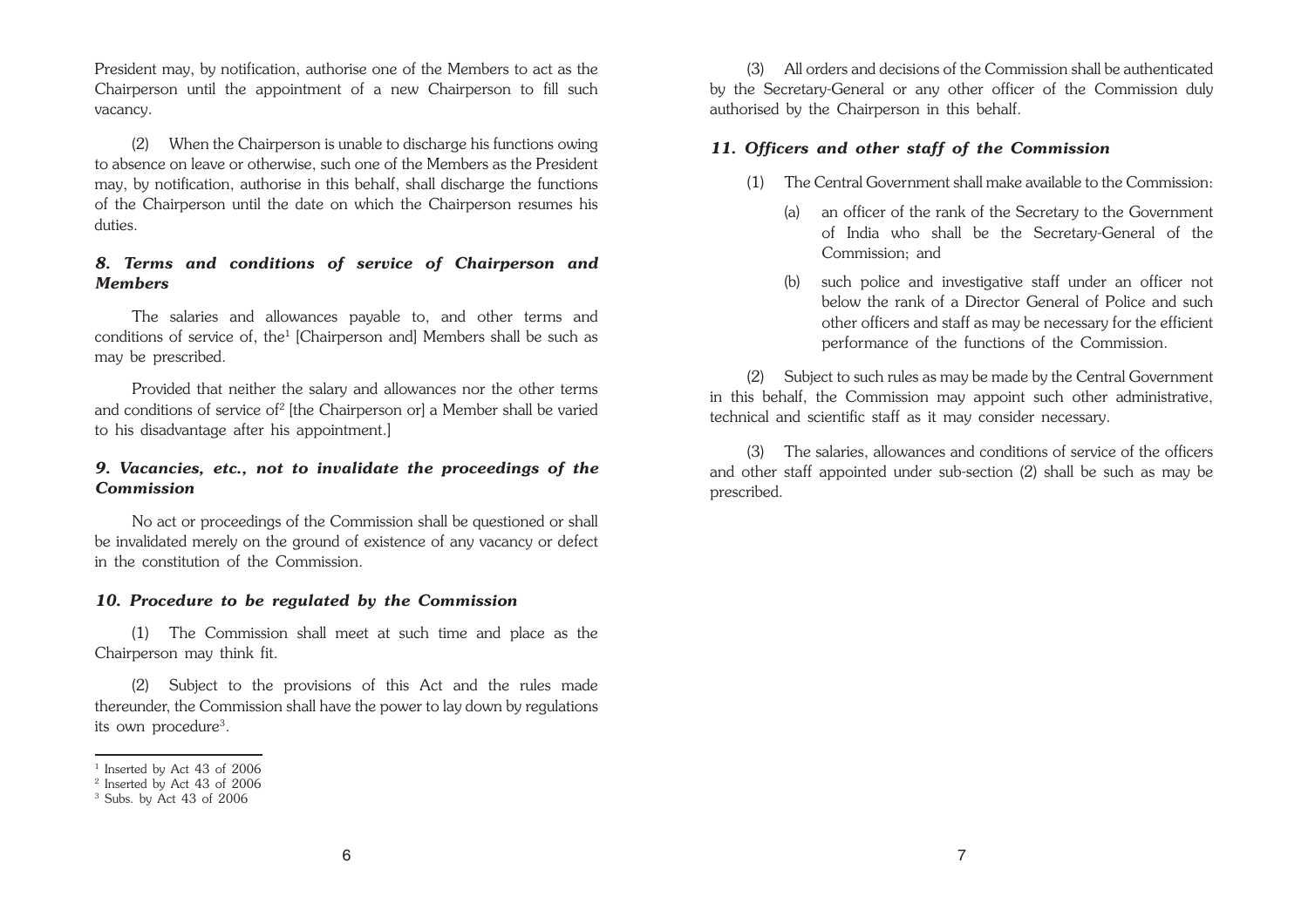**CHAPTER III**

# **FUNCTIONS AND POWERS OF THE COMMISSION**

### *12. Functions of the Commission*

The Commission shall perform all or any of the following functions, namely:-

- (a) inquire, suo motu or on a petition presented to it by a victim or any person on his behalf [or on a direction or order of any court]1, into complaint of
	- (i) violation of human rights or abetment thereof; or
	- (ii) negligence in the prevention of such violation, by a public servant;
- (b) intervene in any proceeding involving any allegation of violation of human rights pending before a court with the approval of such court;
- $(c)<sup>2</sup>$  visit, notwithstanding anything contained in any other law for the time being in force, any jail or other institution under the control of the State Government, where persons are detained or lodged for purposes of treatment, reformation or protection, for the study of the living conditions of the inmates thereof and make recommendations thereon to the Government;
- (d) review the safeguards provided by or under the Constitution or any law for the time being in force for the protection of human rights and recommend measures for their effective implementation;
- (e) review the factors, including acts of terrorism that inhibit the enjoyment of human rights and recommend appropriate remedial measures;
- (f) study treaties and other international instruments on human rights and make recommendations for their effective implementation;
- (g) undertake and promote research in the field of human rights;
- (h) spread human rights literacy among various sections of society and promote awareness of the safeguards available for the protection of these rights through publications, the media, seminars and other available means;
- (i) encourage the efforts of non-governmental organisations and institutions working in the field of human rights;
- (j) such other functions as it may consider necessary for the protection of human rights.

### *13. Powers relating to inquiries*

(1) The Commission shall, while inquiring into complaints under this Act, have all the powers of a civil court trying a suit under the Code of Civil Procedure, 1908, and in particular in respect of the following matters, namely :

- (a) summoning and enforcing the attendance of witnesses and examining them on oath;
- (b) discovery and production of any document;
- (c) receiving evidence on affidavits;
- (d) requisitioning any public record or copy thereof from any court or office;
- (e) issuing commissions for the examination of witnesses or documents;
- (f) any other matter which may be prescribed.

(2) The Commission shall have power to require any person, subject to any privilege which may be claimed by that person under any law for the time being in force, to furnish information on such points or matters as, in the opinion of the Commission, may be useful for, or relevant to, the subject matter of the inquiry and any person so required shall be deemed

<sup>1</sup> Inserted by Act 43 of 2006

<sup>2</sup> Sub. by Act 43 of 2006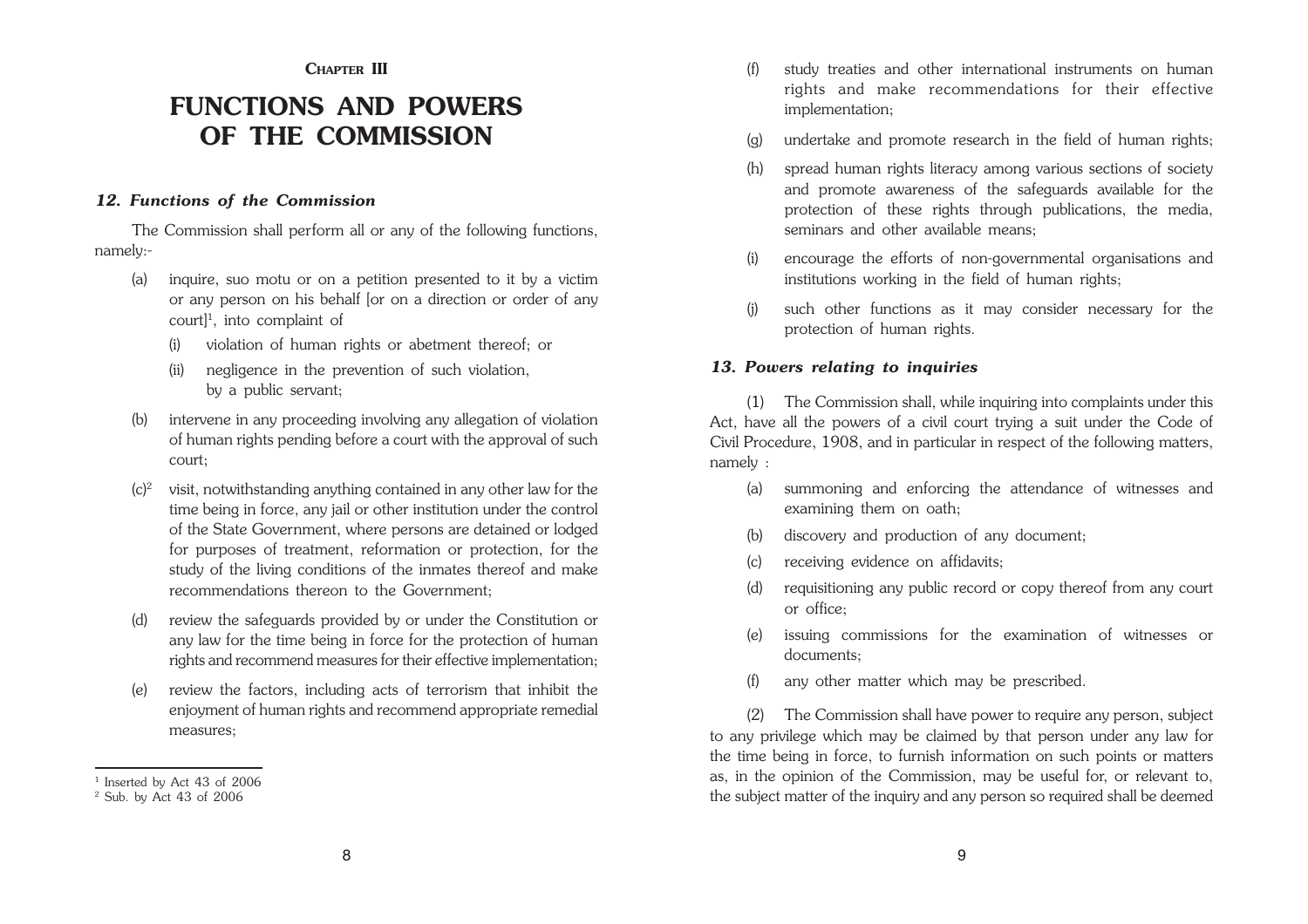to be legally bound to furnish such information within the meaning of section 176 and section 177 of the Indian Penal Code.

(3) The Commission or any other officer, not below the rank of a Gazetted Officer, specially authorised in this behalf by the Commission may enter any building or place where the Commission has reason to believe that any document relating to the subject matter of the inquiry may be found, and may seize any such document or take extracts or copies therefrom subject to the provisions of section 100 of the Code of Criminal Procedure, 1973, in so far as it may be applicable.

(4) The Commission shall be deemed to be a civil court and when any offence as is described in section 175, section 178, section 179, section 180 or section 228 of the Indian Penal Code is committed in the view or presence of the Commission, the Commission may, after recording the facts constituting the offence and the statement of the accused as provided for in the Code of Criminal Procedure, 1973, forward the case to a Magistrate having jurisdiction to try the same and the Magistrate to whom any such case is forwarded shall proceed to hear the complaint against the accused as if the case has been forwarded to him under section 346 of the Code of Criminal Procedure, 1973.

(5) Every proceeding before the Commission shall be deemed to be a judicial proceeding within the meaning of sections 193 and 228, and for the purposes of section 196, of the Indian Penal Code, and the Commission shall be deemed to be a civil court for all the purposes of section 195 and Chapter XXVI of the Code of Criminal Procedure, 1973.

 $(6)^1$  Where the Commission considers it necessary or expedient so to do, it may, by order, transfer any complaint filed or pending before it to the State Commission of the State from which the complaint arises, for disposal in accordance with the provisions of this Act;

Provided that no such complaint shall be transferred unless the same is one respecting which the State Commission has jurisdiction to entertain the same.

1 Inserted by Act 43 of 2006 1 Inserted by Act 43 of 2006

 $(7)^1$  Every complaint transferred under sub-section(6) shall be dealt with and disposed of by the State Commission as if it were a complaint initially filed before it.

### *14. Investigation*

(1) The Commission may, for the purpose of conducting any investigation pertaining to the inquiry, utilise the services of any officer or investigation agency of the Central Government or any State Government with the concurrence of the Central Government or the State Government, as the case may be.

(2) For the purpose of investigating into any matter pertaining to the inquiry, any officer or agency whose services are utilised under subsection (1) may, subject to the direction and control of the Commission:-

- (a) summon and enforce the attendance of any person and examine him;
- (b) require the discovery and production of any document; and
- (c) requisition any public record or copy thereof from any office.

(3) The provisions of section 15 shall apply in relation to any statement made by a person before any officer or agency whose services are utilised under sub-section (1) as they apply in relation to any statement made by a person in the course of giving evidence before the Commission.

(4) The officer or agency whose services are utilised under subsection (1) shall investigate into any matter pertaining to the inquiry and submit a report thereon to the Commission within such period as may be specified by the Commission in this behalf.

(5) The Commission shall satisfy itself about the correctness of the facts stated and the conclusion, if any, arrived at in the report submitted to it under sub-section (4) and for this purpose the Commission may make such inquiry (including the examination of the person or persons who conducted or assisted in the investigation) as it thinks fit.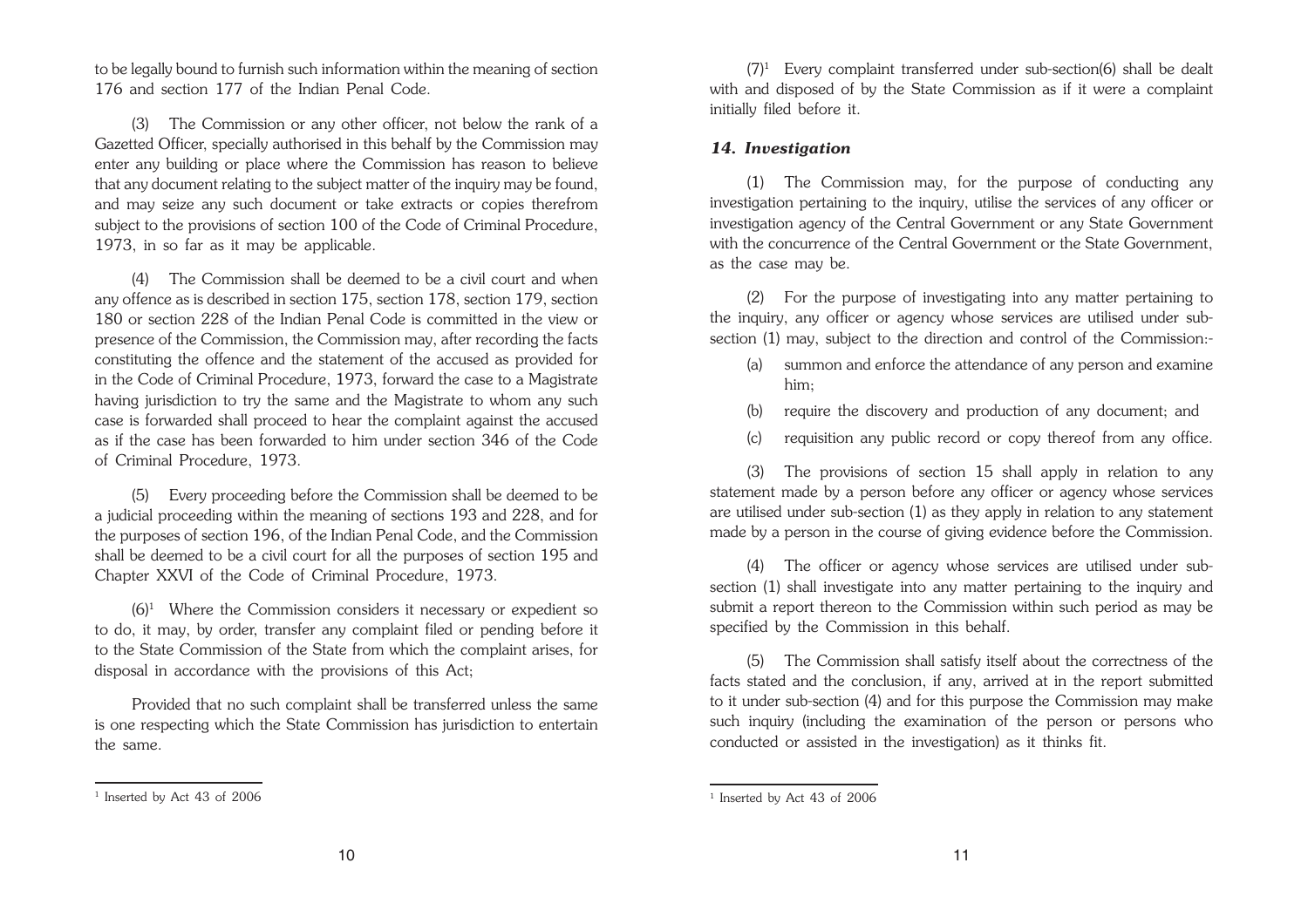#### *15. Statement made by persons to the Commission*

No statement made by a person in the course of giving evidence before the Commission shall subject him to, or be used against him in, any civil or criminal proceeding except a prosecution for giving false evidence by such statement:

Provided that the statement:-

- (a) is made in reply to the question which he is required by the Commission to answer; or
- (b) is relevant to the subject matter of the inquiry.

### *16. Persons likely to be prejudicially affected to be heard*

- If, at any stage of the inquiry, the Commission:-
- (a) considers it necessary to inquire into the conduct of any person; or
- (b) is of the opinion that the reputation of any person is likely to be prejudicially affected by the inquiry;

it shall give to that person a reasonable opportunity of being heard in the inquiry and to produce evidence in his defence:

Provided that nothing in this section shall apply where the credit of a witness is being impeached.

### **CHAPTER IV**

# **PROCEDURE**

### *17. Inquiry into complaints*

The Commission while inquiring into the complaints of violations of human rights may–

(i) call for information or report from the Central Government or any State Government or any other authority or organisation subordinate thereto within such time as may be specified by it:-

Provided that–

- (a) if the information or report is not received within the time stipulated by the Commission, it may proceed to inquire into the complaint on its own;
- (b) if, on receipt of information or report, the Commission is satisfied either that no further inquiry is required or that the required action has been initiated or taken by the concerned Government or authority, it may not proceed with the complaint and inform the complainant accordingly;

(ii) without prejudice to anything contained in clause (i), if it considers necessary, having regard to the nature of the complaint, initiate an inquiry.

### *18. Steps during and after inquiry1*

[The Commission may take any of the following steps during or upon the completion of an inquiry held under this Act, namely:-

(a) where the inquiry discloses the commission of violation of human rights or negligence in the prevention of violation of human rights or abetment thereof by a public servant, it may recommend to the concerned Government or authority –

(i) to make payment of compensation or damages to the complainant

<sup>1</sup> Subs. by Act 43 of 2006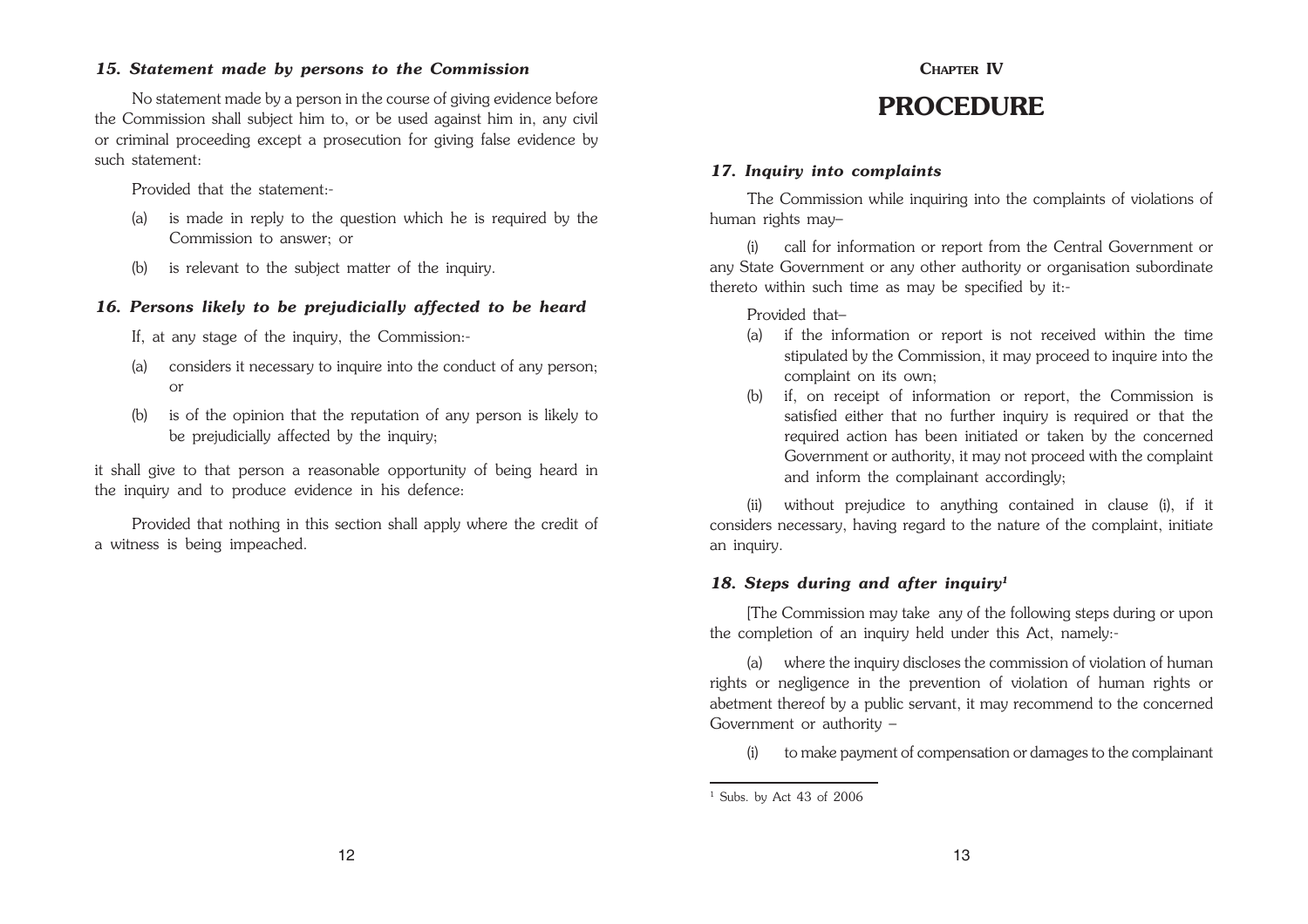or to the victim or the members of his family as the Commission may consider necessary;

- (ii) to initiate proceedings for prosecution or such other suitable action as the Commission may deem fit against the concerned person or persons;
- (iii) to take such further action as it may think fit;

(b) approach the Supreme Court or the High Court concerned for such directions, orders or writs as that Court may deem necessary;

(c) recommend to the concerned Government or authority at any stage of the inquiry for the grant of such immediate interim relief to the victim or the members of his family as the Commission may consider necessary;

(d) subject to the provisions of clause (e), provide a copy of the inquiry report to the petitioner or his representative;

(e) the Commission shall send a copy of its inquiry report together with its recommendations to the concerned Government or authority and the concerned Government or authority shall, within a period of one month, or such further time as the Commission may allow, forward its comments on the report, including the action taken or proposed to be taken thereon, to the Commission;

(f) the Commission shall publish its inquiry report together with the comments of the concerned Government or authority, if any, and the action taken or proposed to be taken by the concerned Government or authority on the recommendations of the Commission.]1

### *19. Procedure with respect to armed forces*

(1) Notwithstanding anything contained in this Act, while dealing with complaints of violation of human rights by members of the armed forces, the Commission shall adopt the following procedure, namely :-

(a) it may, either on its own motion or on receipt of a petition, seek a report from the Central Government;

(b) after the receipt of the report, it may, either not proceed with the complaint or, as the case may be, make its recommendations to that Government.

(2) The Central Government shall inform the Commission of the action taken on the recommendations within three months or such further time as the Commission may allow.

(3) The Commission shall publish its report together with its recommendations made to the Central Government and the action taken by that Government on such recommendations.

(4) The Commission shall provide a copy of the report published under sub-section (3) to the petitioner or his representative.

### *20. Annual and special reports of the Commission*

(1) The Commission shall submit an annual report to the Central Government and to the State Government concerned and may at any time submit special reports on any matter which, in its opinion, is of such urgency or importance that it should not be deferred till submission of the annual report.

(2) The Central Government and the State Government, as the case may be, shall cause the annual and special reports of the Commission to be laid before each House of Parliament or the State Legislature respectively, as the case may be, along with a memorandum of action taken or proposed to be taken on the recommendations of the Commission and the reasons for non-acceptance of the recommendations, if any.

<sup>1</sup> Subs. by Act 43 of 2006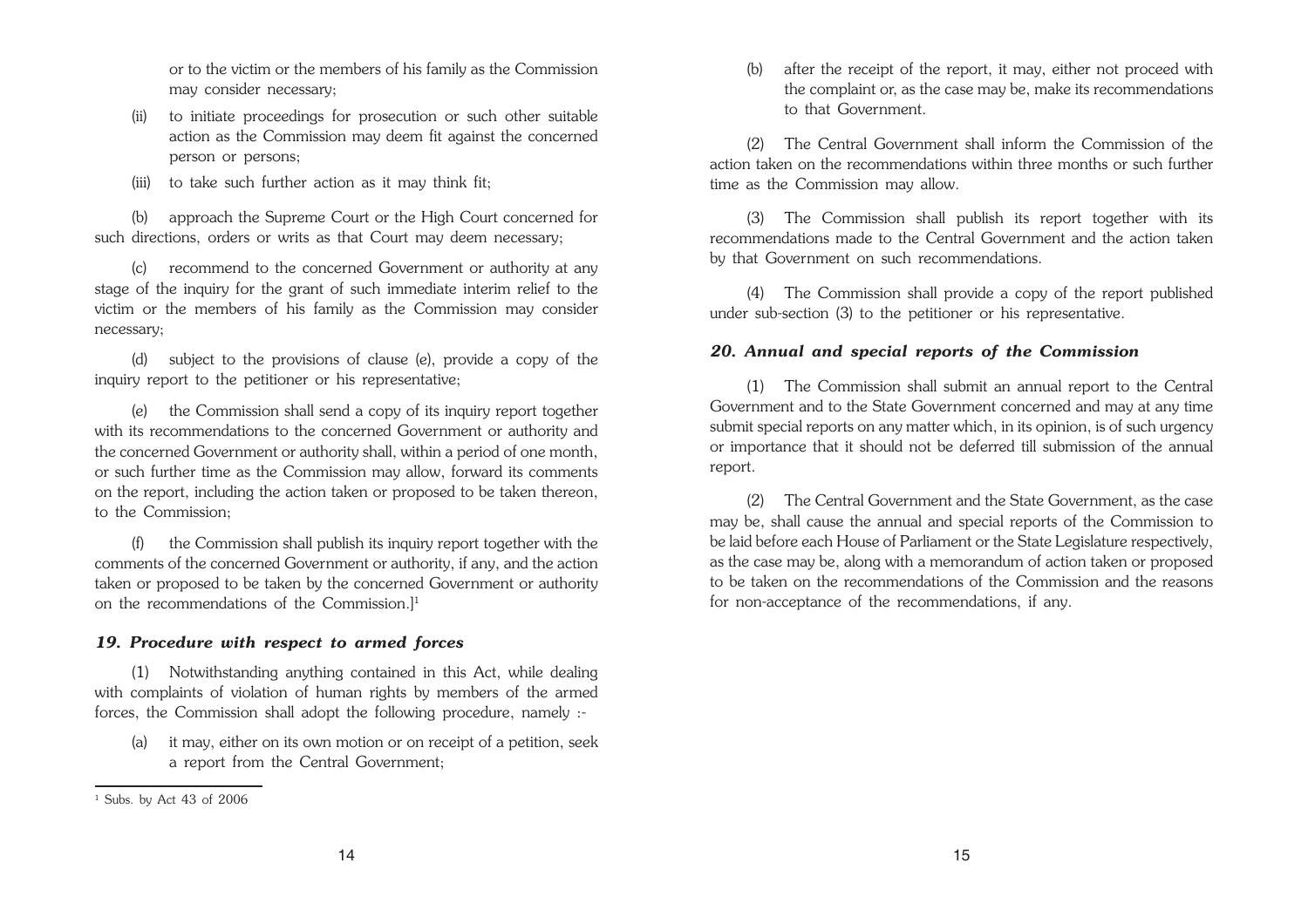**CHAPTER V**

# **STATE HUMAN RIGHTS COMMISSIONS**

### *21. Constitution of State Human Rights Commissions*

(1) A State Government may constitute a body to be known as the ....................... (name of the State) Human Rights Commission to exercise the powers conferred upon, and to perform the functions assigned to, a State Commission under this chapter.

 $(2)^1$  [The State Commission shall, with effect from such date as the State Government may by notification specify, consist of—

- (a) a Chairperson who has been a Chief Justice of a High Court;
- (b) one Member who is, or has been, a Judge of a High Court or District Judge in the State with a minimum of seven years experience as District Judge;
- (c) one Member to be appointed from amongst persons having knowledge of, or practical experience in, matters relating to human rights.]<sup>1</sup>

(3) There shall be a Secretary who shall be the Chief Executive Officer of the State Commission and shall exercise such powers and discharge such functions of the State Commission as it may delegate to him.

(4) The headquarters of the State Commission shall be at such place as the State Government may, by notification, specify.

(5) A State Commission may inquire into violation of human rights only in respect of matters relatable to any of the entries enumerated in List II and List lll in the Seventh Schedule to the Constitution:

Provided that if any such matter is already being inquired into by the Commission or any other Commission duly constituted under any law for the time being in force, the State Commission shall not inquire into the said matter:

Provided further that in relation to the Jammu and Kashmir Human Rights Commission, this sub-section shall have effect as if for the words and figures "List ll and List lll in the Seventh Schedule to the Constitution", the words and figures "List lll in the Seventh Schedule to the Constitution as applicable to the State of Jammu and Kashmir and in respect of matters in relation to which the Legislature of that State has power to make laws" had been substituted.

(6) [Two or more State Governments may, with the consent of a Chairperson or Member of a State Commission, appoint such Chairperson or, as the case may be, such Member of another State Commission simultaneously if such Chairperson or Member consents to such appointment:

Provided that every appointment made under this sub-section shall be made after obtaining the recommendations of the Committee referred to in sub-section(1) of section 22 in respect of the State for which a common Chairperson or Member, or both, as the case may be, is to be appointed.]1

### 22. Appointment of Chairperson and [Members]<sup>2</sup> of State *Commission*

(1) The Chairperson and [Members]2 shall be appointed by the Governor by warrant under his hand and seal:

Provided that every appointment under this sub-section shall be made after obtaining the recommendation of a Committee consisting of

- (a) the Chief Minister Chairperson
- (b) Speaker of the Legislative Assembly Member

<sup>1</sup> Subs. by Act 43 of 2006

<sup>2</sup> Subs. by Act 43 of 2006 for "other Members"

<sup>1</sup> Subs. by Act 43 of 2006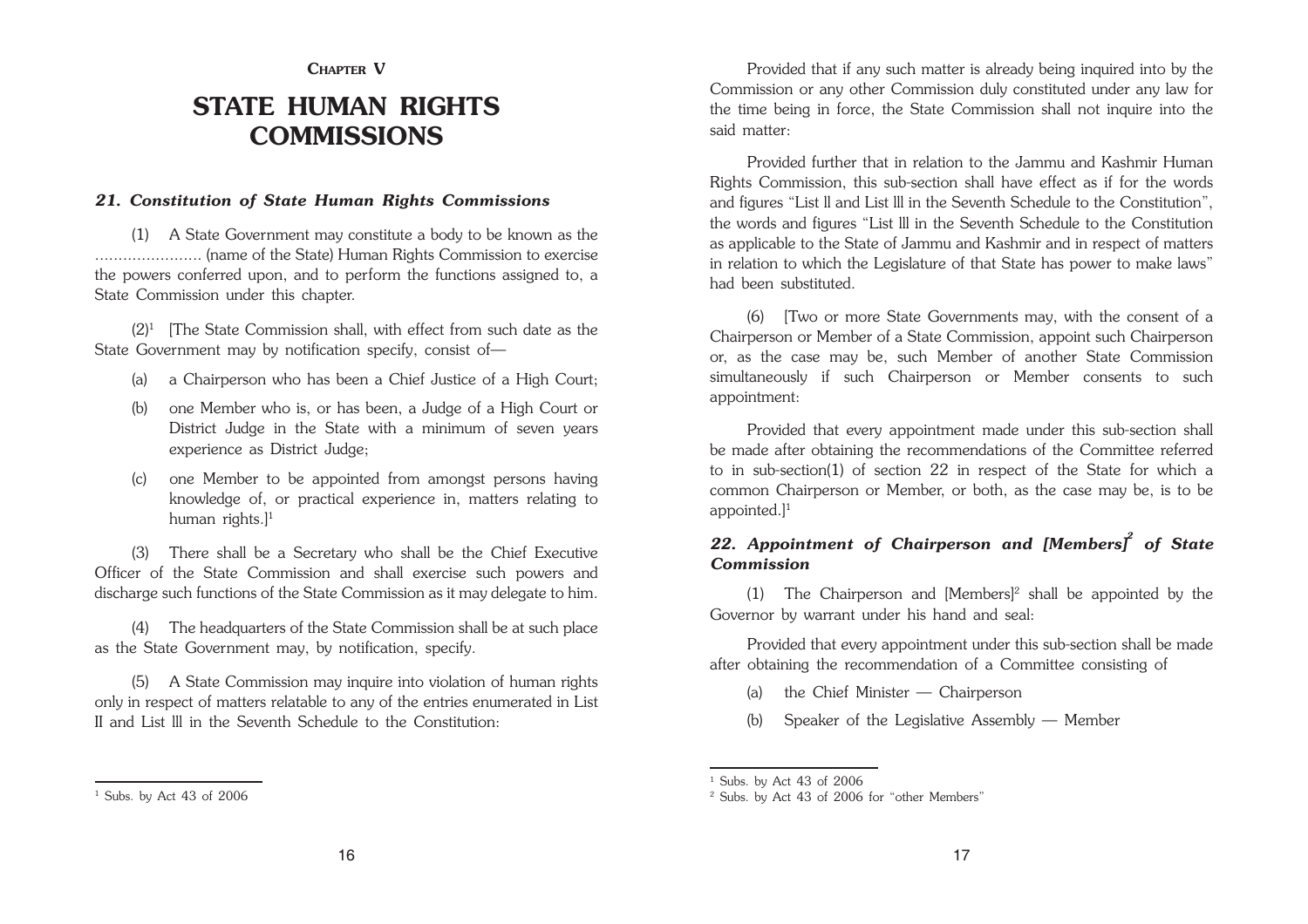- (c) Minister in-charge of the Department of Home, in that State Member
- (d) Leader of the Opposition in the Legislative Assembly Member

Provided further that where there is a Legislative Council in a State, the Chairman of that Council and the Leader of the Opposition in that Council shall also be members of the Committee.

Provided also that no sitting Judge of a High Court or a sitting District Judge shall be appointed except after consultation with the Chief Justice of the High Court of the concerned State.

(2) No appointment of a Chairperson or a Member of the State Commission shall be invalid merely by reason of [any vacancy of any Member in the Committee referred to in sub-section(1)].<sup>1</sup>

### *23. [Resignation and Removal of Chairperson or a Member of the State Commission]2*

 $3(1)$  The Chairperson or a Member of a State Commission may, by notice in writing under his hand addressed to the Governor, resign his office

(1A) Subject to the provisions of sub-section (2), the Chairperson or any Member of the State Commission shall only be removed from his office by order of the President on the ground of proved misbehaviour or incapacity after the Supreme Court, on a reference being made to it by the President, has, on inquiry held in accordance with the procedure prescribed in that behalf by the Supreme Court, reported that the Chairperson or such Member, as the case may be, ought on any such ground to be removed.]

(2) Notwithstanding anything in sub-section (1A), the President may by order remove from office the Chairperson or any [Member]4 if the Chairperson or such [Member]<sup>5</sup>, as the case may be  $-$ 

(a) is adjudged an insolvent; or

- (b) engages during his term of office in any paid employment outside the duties of his office; or
- (c) is unfit to continue in office by reason of infirmity of mind or body; or
- (d) is of unsound mind and stands so declared by a competent court; or
- (e) is convicted and sentenced to imprisonment for an offence which in the opinion of the President involves moral turpitude.

### *24. Term of office of [Chairperson and]1 Members of the State Commission*

(1) A person appointed as Chairperson shall hold office for a term of five years from the date on which he enters upon his office or until he attains the age of seventy years, whichever is earlier;

(2) A person appointed as a Member shall hold office for a term of five years from the date on which he enters upon his office and shall be eligible for re-appointment for another term of five years;

Provided that no Member shall hold office after he has attained the age of seventy years.

(3) On ceasing to hold office, a Chairperson or a Member shall be ineligible for further employment under the Government of a State or under the Government of India.

### *25. Member to act as Chairperson or to discharge his functions in certain circumstances*

(1) In the event of the occurrence of any vacancy in the office of the Chairperson by reason of his death, resignation or otherwise, the Governor may, by notification, authorise one of the Members to act as the Chairperson until the appointment of a new Chairperson to fill such

<sup>&</sup>lt;sup>1</sup> Subs. by Act 43 of 2006 for "any vacancy in the Committee" vacancy.

<sup>2</sup> Subs. by Act 43 of 2006 for "Removal of a member of the State Commission

<sup>3</sup> Subs. by Act 43 of 2006

<sup>4</sup> Subs. by Act 43 of 2006 for "other member"

<sup>&</sup>lt;sup>5</sup> Subs. by Act 43 of 2006 for "other member" 1 Inserted by Act 43 of 2006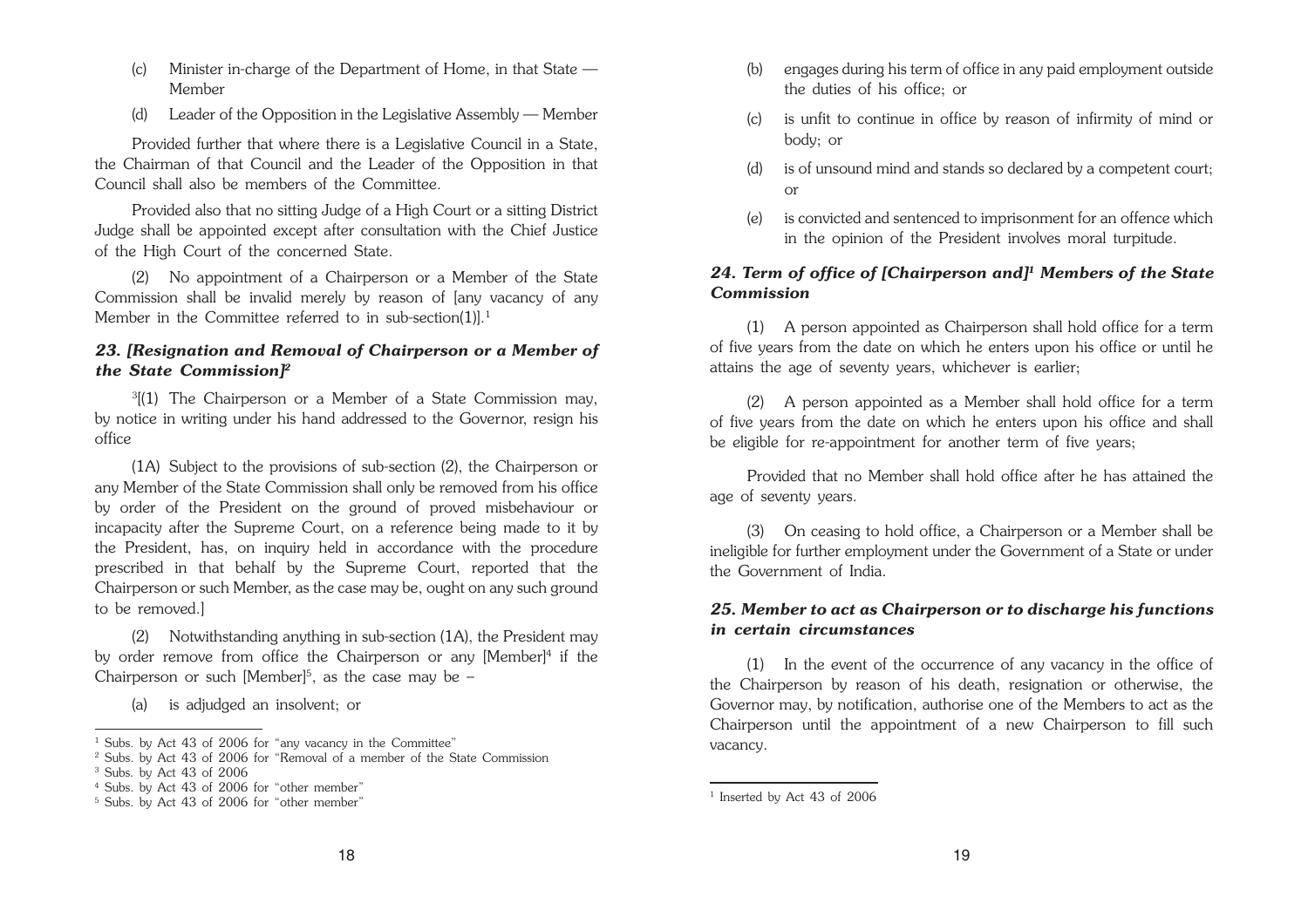(2) When the Chairperson is unable to discharge his functions owing to absence on leave or otherwise, such one of the Members as the Governor may, by notification, authorise in this behalf, shall discharge the functions of the Chairperson until the date on which the Chairperson resumes his duties.

### *26. [Terms and conditions of service of Chairperson and Members of the State Commissions*

The salaries and allowances payable to, and other terms and conditions of service of, the Chairperson and Members shall be such as may be prescribed by the State Government;

Provided that neither the salary and allowances nor the other terms and conditions of service of the Chairperson or a Member shall be varied to his disadvantage after his appointment.]1

### *27. Officers and other staff of the State Commission*

- (1) The State Government shall make available to the Commission
- (a) an officer not below the rank of a Secretary to the State Government who shall be the Secretary of the State Commission; and
- (b) such police and investigative staff under an officer not below the rank of an Inspector General of Police and such other officers and staff as may be necessary for the efficient performance of the functions of the State Commission.

(2) subject to such rules as may be made by the State Government in this behalf, the State Commission may appoint such other addministrative, technical and scientific staff as it may consider necessary.

(3) The salaries, allowances and conditions of service of the officers and other staff appointed under sub-section (2) shall be such as may be prescribed by the State Government.

### *28. Annual and special reports of State Commission*

(1) The State Commission shall submit an annual report to the State Government and may at any time submit special reports on any matter which, in its opinion, is of such urgency or importance that it should not be deferred till submission of the annual report.

(2) The State Government shall cause the annual and special reports of the State Commission to be laid before each House of State Legislature where it consists of two Houses, or where such Legislature consists of one House, before that House along with a memorandum of action taken or proposed to be taken on the recommendations of the State Commission and the reasons for non-acceptance of the recommendations, if any.

### *29. Application of certain provisions relating to National Human Rights Commission to State Commissions*

The provisions of sections 9, 10, 12, 13, 14, 15, 16, 17 and 18 shall apply to a State Commission and shall have effect, subject to the following modifications, namely:-

- (a) references to "Commission" shall be construed as references to "State Commission";
- (b) in section 10, in sub-section (3), for the word "Secretary General", the word "Secretary" shall be substituted;
- (c) in section 12, clause (f) shall be omitted;
- in section 17, in clause (i), the words "Central Government or any" shall be omitted;

<sup>1</sup> Subs. by Act 43 of 2006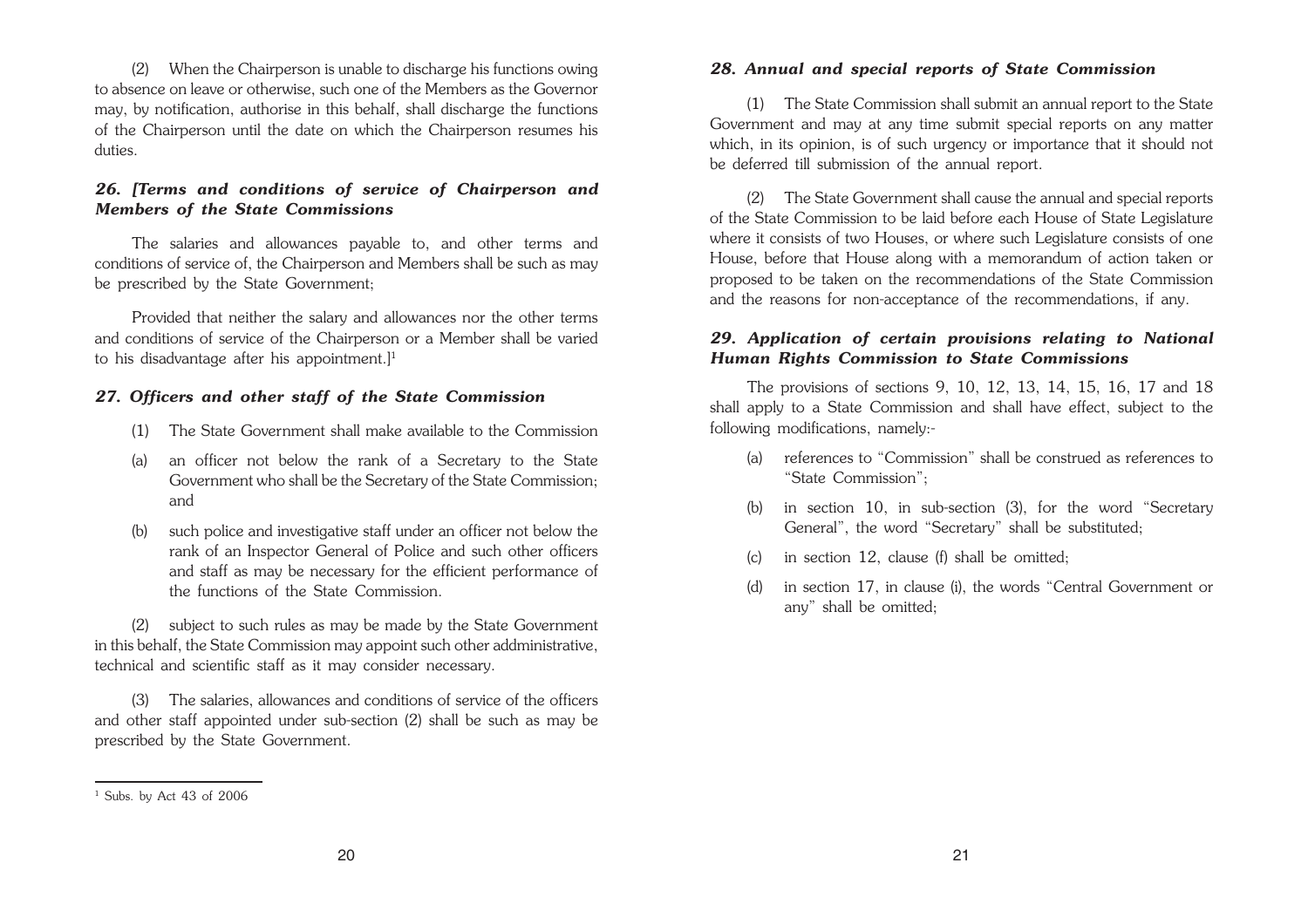### **CHAPTER VI**

## **HUMAN RIGHTS COURTS**

**30.** For the purpose of providing speedy trial of offences arising out of violation of human rights, the State Government may, with the concurrence of the Chief Justice of the High Court, by notification, specify for each district a Court of Session to be a Human Rights Court to try the said offences.

Provided that nothing in this section shall apply if

- (a) a Court of Session is already specified as a special court; or
- (b) a special court is already constituted, for such offences under any other law for the time being in force.

#### *31. Special Public Prosecutor*

For every Human Rights Court, the State Government shall, by notification, specify a Public Prosecutor or appoint an advocate who has been in practice as an advocate for not less than seven years, as a Special Public Prosecutor for the purpose of conducting cases in that Court.

### **CHAPTER VII**

# **FINANCE, ACCOUNTS AND AUDIT**

#### *32. Grants by the Central Government*

(1) The Central Government shall after due appropriation made by Parliament by law in this behalf, pay to the Commission by way of grants such sums of money as the Central Government may think fit for being utilised for the purposes of this Act.

(2) The Commission may spend such sums as it thinks fit for performing the functions under this Act, and such sums shall be treated as expenditure payable out of the grants referred to in sub-section (1).

### *33. Grants by the State Government*

(1) The State Government shall, after due appropriation made by Legislature by law in this behalf, pay to the State Commission by way of grants such sums of money as the State Government may think fit for being utilised for the purposes of this Act.

(2) The State Commission may spend such sums as it thinks fit for performing the functions under Chapter V, and such sums shall be treated as expenditure payable out of the grants referred to in sub-section (1).

#### *34. Accounts and Audit*

(1) The Commission shall maintain proper accounts and other relevant records and prepare an annual statement of accounts in such form as may be prescribed by the Central Government in consultation with the Comptroller and Auditor-General of India.

(2) The Accounts of the Commission shall be audited by the Comptroller and Auditor-General at such intervals as may be specified by him and any expenditure incurred in connection with such audit shall be payable by the Commission to the Comptroller and Auditor-General.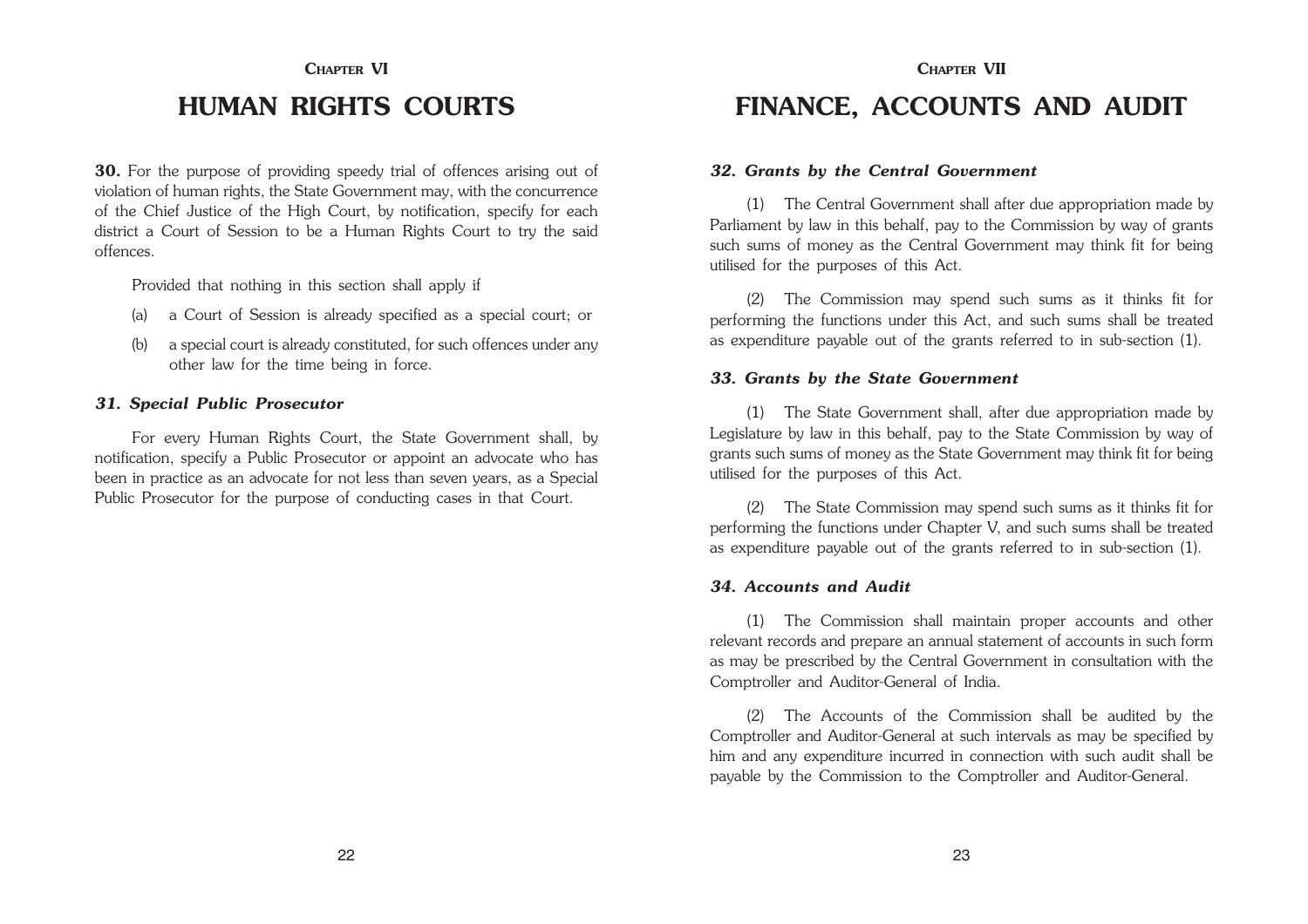(3) The Comptroller and Auditor-General or any person appointed by him in connection with the audit of the accounts of the Commision under this Act shall have the same rights and privileges and the authority in connection with such audit as the Comptroller and Auditor-General generally has in connection with the audit of Government accounts and, in particular, shall have the right to demand the production of books, accounts, connected vouchers and other documents and papers and to inspect any of the offices of the Commission.

(4) The accounts of the Commission as certified by the Comptroller and Auditor-General or any other person appointed by him in this behalf, together with the audit report thereon shall be forwarded annually to the Central Government by the Commission and the Central Government shall cause the audit report to be laid as soon as may be after it is received before each House of Parliament.

### *35. Accounts and Audit of State Commission*

(1) The State Commission shall maintain proper accounts and other relevant records and prepare an annual statement of accounts in such form as may be prescribed by the State Government in consultation with the Comptroller and Auditor-General of India.

(2) The accounts of the State Commission shall be audited by the Comptroller and Auditor-General at such intervals as may be specified by him and any expenditure incurred in connection with such audit shall be payable by the State Commission to the Comptroller and Auditor-General.

(3) The Comptroller and Auditor-General or any person appointed by him in connection with the audit of the accounts of the State Commission under this Act shall have the same rights and privileges and the authority in connection with such audit as the Comptroller and Auditor-General generally has in connection with the audit of Government accounts and, in particular, shall have the right to demand the production of books, accounts, connected vouchers and other documents and papers and to inspect any of the offices of the State Commission.

(4) The accounts of the State Commission, as certified by the Comptroller and Auditor-General or any other person appointed by him in this behalf, together with the audit report thereon, shall be forwarded annually to the State Government by the State Commission and the State Government shall cause the audit report to be laid, as soon as may be after it is received, before the State Legislature.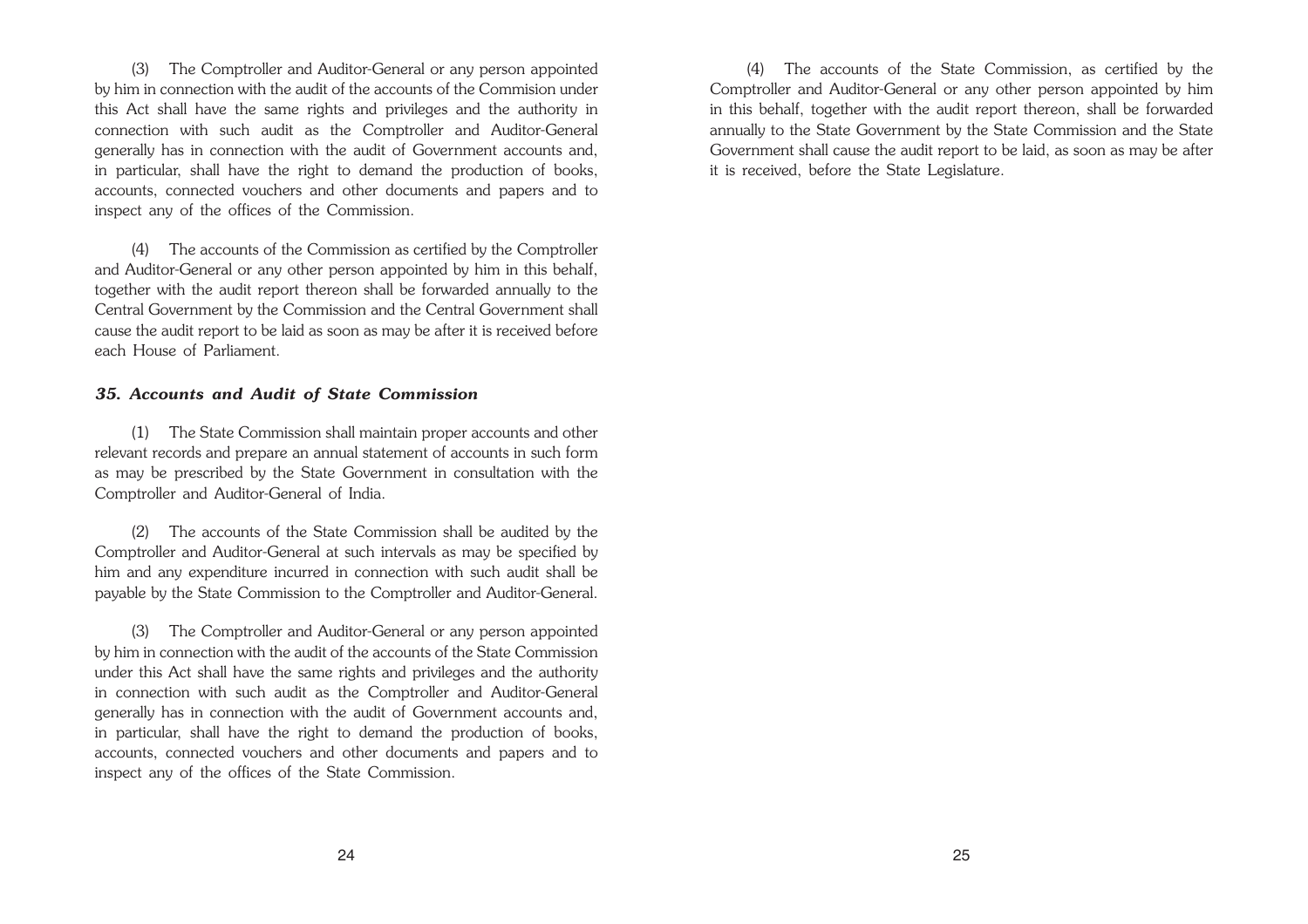# **CHAPTER VIII MISCELLANEOUS**

### *36. Matters not subject to jurisdiction of the Commission*

(1) The Commission shall not inquire into any matter which is pending before a State Commission or any other Commission duly constituted under any law for the time being in force.

(2) The Commission or the State Commission shall not inquire into any matter after the expiry of one year from the date on which the act constituting violation of human rights is alleged to have been commited.

### *37. Constitution of special investigation teams*

Notwithstanding anything contained in any other law for the time being in force, where the Government considers it necessary so to do, it may constitute one or more special investigation teams, consisting of such police officers as it thinks necessary for purposes of investigation and prosecution of offences arising out of violations of human rights.

#### *38. Protection of action taken in good faith*

No suit or other legal proceeding shall lie against the Central Government, State Government, Commission, the State Commission or any Member thereof or any person acting under the direction either of the Central Government, State Government, Commission or the State Commission in respect of anything which is in good faith done or intended to be done in pursuance of this Act or of any rules or any order made thereunder or in respect of the publication by or under the authority of the Central Government, State Government, Commission or the State Commission of any report paper or proceedings.

#### *39. Members and officers to be public servants*

Every Member of the Commission, State Commission and every officer appointed or authorised by the Commission or the State Commission to exercise functions under this Act shall be deemed to be a public servant within the meaning of section 21 of the Indian Penal Code.

### *40. Power of Central Government to make rules*

(1) The Central Government may, by notification, make rules to carry out the provisions of this Act.

(2) In particular and without prejudice to the generality of the foregoing power, such rules may provide for all or any of the following matters namely :-

- (a) the salaries and allowances and other terms and conditions of service of the [Chairperson and Members]<sup>1</sup> under section  $8$ ;
- (b) the conditions subject to which other administrative, technical and scientific staff may be appointed by the Commission and the salaries and allowances of officers and other staff under subsection (3) of section 11;
- any other power of a civil court required to be prescribed under clause (f) of sub-section (1) of section 13;
- (d) the form in which the annual statement of accounts is to be prepared by the Commission under sub-section (1 ) of section 34; and
- (e) any other matter which has to be, or may be, prescribed.

(3) Every rule made under this Act shall be laid, as soon as may be after it is made, before each House of Parliament, while it is in session, for a total period of thirty days which may be comprised in one session or in two or more successive sessions, and if, before the expiry of the session immediately following the session or the successive sessions aforesaid, both Houses agree in making any modification in the rule or both Houses agree that the rule should not be made, the rule shall thereafter have effect only in such modified form or be of no effect, as the case may be; so however, that any such modification or annulment shall be without prejudice to the validity of anything previously done under that rule.

<sup>&</sup>lt;sup>1</sup> Subs. by Act 43 of 2006 for "members"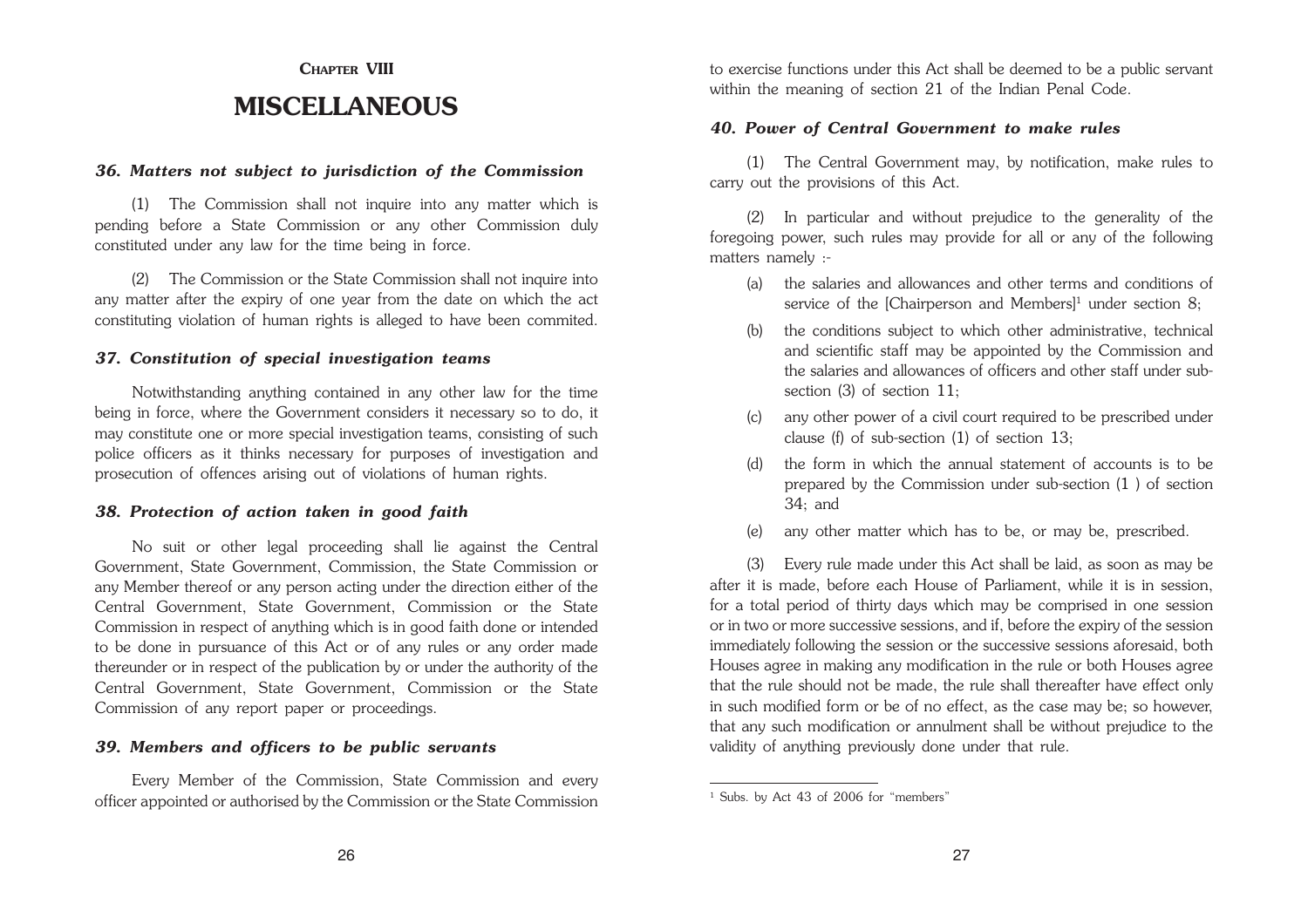**40 A. Power to make rules retrospectively—**The power to make rules under clause (b) of sub-section (2) of section 40 shall include the power to make such rules or any of them retrospectively from a date not earlier than the date on which this Act received the assent of the President, but no such retrospective effect shall be given to any such rule so as to prejudicially affect the interests of any person to whom such rule may be applicable.

### **Power of Commission to make Regulations1**

**2[40(B)** (1) Subject to the provisions of this Act and the rules made thereunder, the Commission may, with the previous approval of the Central Government, by notification, make regulations to carry out the provisions of this Act.

(2) In particular and without prejudice to the generality of the foregoing power, such regulations may provide for all or any of the following matters, namely:-

- (a) the procedure to be followed by the Commission under subsection(2) of Section 10;
- (b) the returns and statistics to be furnished by the State Commission;
- (c) any other matter which has to be, or may be, specified by regulations.

(3) Every regulation made by the Commission under this Act shall be laid, as soon as may be after it is made, before each House of Parliament, while it is in session, for a total period of thirty days which may be comprised in one session or in two or more successive sessions, and if, before the expiry of the session or the successive sessions aforesaid, both Houses agree in making any modification in the regulations or both Houses agree that the regulation should not be made, the regulation shall thereafter have effect only in such modified form or be of no effect, as the case may be; so however, that any such modification or annulment shall be without prejudice to the validity of anything previously done under that regulation.]

### *41. Power of State Government to make rules*

(1) The State Government may, by notification, make rules to carry out the provisions of this Act.

(2) In particular and without prejudice to the generality of the foregoing power, such rules may provide for all or any of the following matters, namely :

- (a) the salaries and allowances and other terms and conditions of service of the Chairperson and Members under section 26;
- (b) the conditions subject to which other administrative, technical and scientific staff may be appointed by the State Commission and the salaries and allowances of officers and other staff under sub-section (3) of section 27;
- (c) the form in which the annual statement of accounts is to be prepared under sub-section (1) of section 35.

(3) Every rule made by the State Government under this section shall be laid, as soon as may be after it is made, before each House of the State Legislature where it consists of two Houses, or where such Legislature consists of one House, before that House.

### *42. Power to remove difficulties*

(1) If any difficulty arises in giving effect to the provisions of this Act, the Central Government, may by order published in the Official Gazette, make such provisions, not inconsistent with the provisions of this Act as appear to it to be necessary or expedient for removing the difficulty.

Provided that no such order shall be made after the expiry of the period of two years from the date of commencement of this Act.

(2) Every order made under this section shall, as soon as may be after it is made, be laid before each house of Parliament.

<sup>1</sup> Inserted by Act 43 of 2006

<sup>2</sup> Inserted by Act 43 of 2006